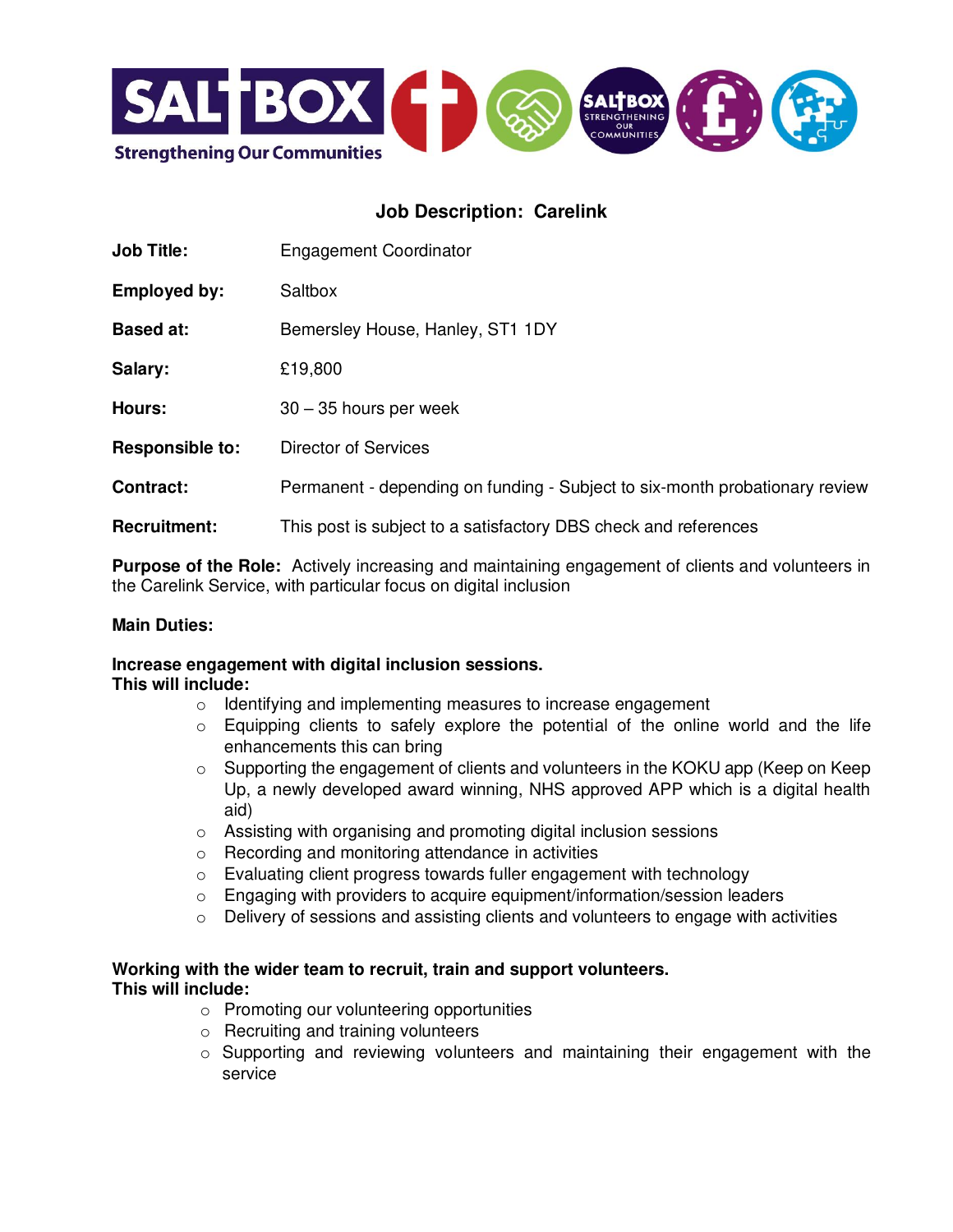### **Groups, trips and transport**

#### **This will include working with the wider team in:**

- o Planning appropriate venues, and dates
- o Identifying clients and volunteers to engage with proposed activities

## **Administration**

#### **This will include:**

- $\circ$  Supporting the wider team in administration relating to the engagement of clients and volunteers in the service
- o Monitoring and reporting on Carelink activities
- o Capturing case studies of client and volunteer engagement
- o Recording appropriately on the Charity Log database
- o To participate/organised satisfaction surveys, and feedback as required for clients, group leaders, volunteers, referrers and other interested parties
- o Compile and administrate volunteer packs for initial induction and reviews
- $\circ$  Complete correspondence welcoming new clients and maintaining contact with existing clients.
- $\circ$  Resolving or redirecting client queries by liaising with staff/agencies/organisations.

#### **General**

- $\circ$  A commitment to providing a high quality volunteering experience which is mutually beneficial to the Volunteers and to the Carelink service
- o A commitment to professional customer service and the clients and volunteers wellbeing
- $\circ$  To be part of a rota of cover on call, BH and weekends, as & when required.
- $\circ$  To work within the organisation's professional boundaries
- o To adhere to the policies and procedures of Saltbox
- o Undertake regular personal supervision and appraisal
- o Undertake training as identified by your line manager and/or the Saltbox Management Team
- $\circ$  To attend events and meetings in connection with the role

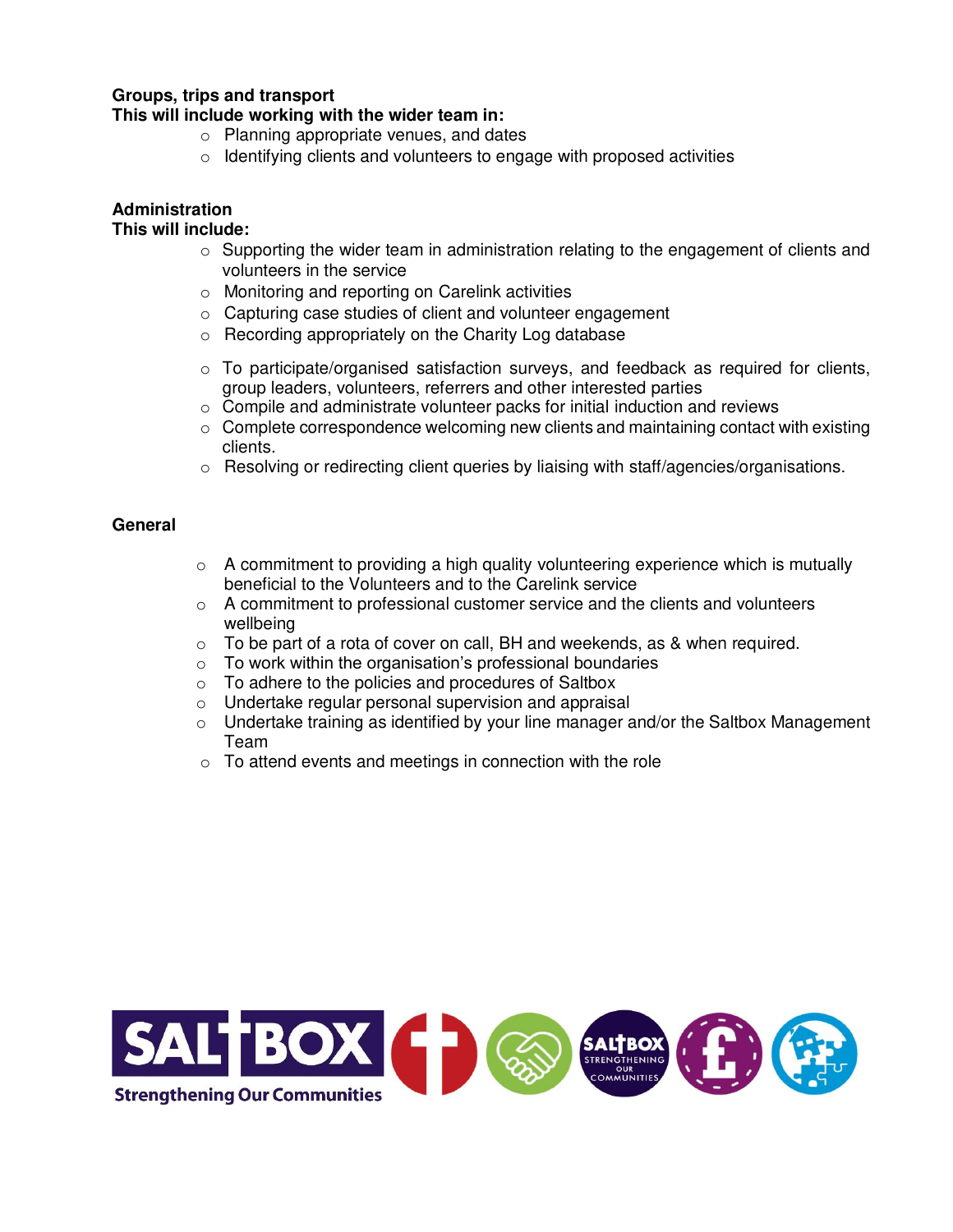### **Person Specification for (the role)**

| <b>Requirements</b>       |                                                                                                                                     | <b>Essential</b> | <b>Desirable</b> |
|---------------------------|-------------------------------------------------------------------------------------------------------------------------------------|------------------|------------------|
| Skills /<br>Knowledge /   | Have an understanding of the challenges that older<br>people face                                                                   |                  |                  |
| <b>Experience</b>         | Experience of working/volunteering with<br>vulnerable adults and                                                                    |                  |                  |
|                           | To be able to relate to, empathise, and build<br>rapport with older and vulnerable adults                                           | V                |                  |
|                           | Possess and demonstrate concise and<br>professional written and oral communications skills<br>to a high standard                    |                  | V                |
|                           | To have a working knowledge of services and<br>agencies available to support vulnerable adults                                      |                  | V                |
|                           | Organisational, administrative and monitoring<br>skills                                                                             | V                |                  |
|                           | Competent in use of Microsoft packages, with good<br><b>IT skills</b>                                                               |                  |                  |
| <b>Personal Qualities</b> | Commitment to providing an excellent customer<br>service with high standards of quality                                             | J                |                  |
|                           | Ability to manage and prioritise own workload, work<br>under pressure and to deadlines with a methodical<br>and consistent approach |                  | V                |
|                           | Able to engage our client group in meaningful,<br>enjoyable conversation that supports their<br>wellbeing                           |                  |                  |
|                           | Self-motivated and able to work under own<br>initiative as well as within a team                                                    | V                |                  |
|                           | To be able to respond appropriately to emergency<br>situations                                                                      | V                |                  |
|                           | Able to demonstrate empathy and compassion,<br>whilst balancing the capacity of the service                                         | J                |                  |
|                           | A flexible, creative, 'can do' attitude to work                                                                                     |                  |                  |
|                           | Awareness and understanding of Safeguarding                                                                                         |                  |                  |